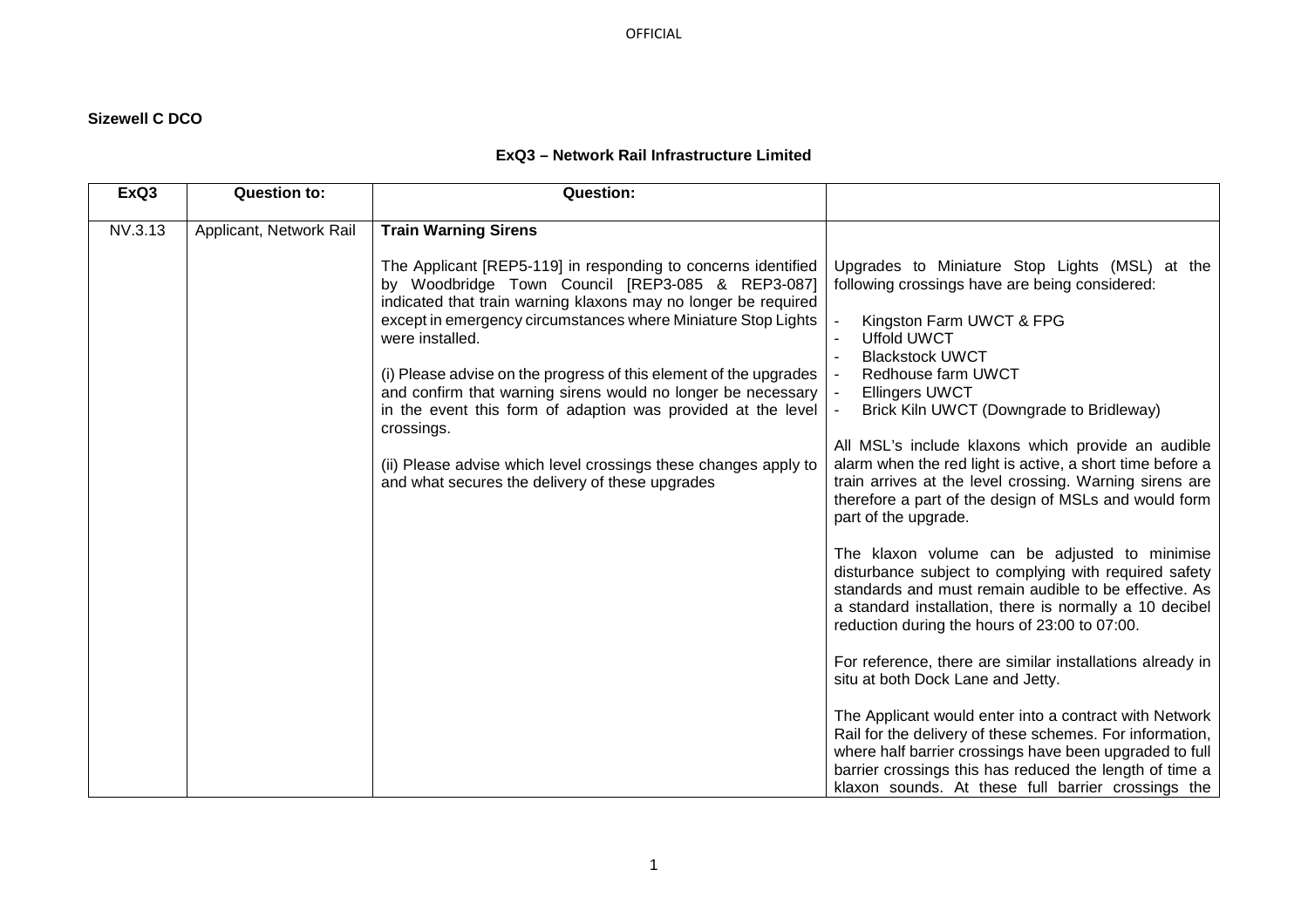OFFICIAL

|         |                     |                                                                                                                                                                                                                                                                                                                                                                                                                                                                                                                                                                                                                                                                                                                                                                                                    | klaxons activate only whilst the barriers are actively<br>moving, whereas a continuous klaxon sounds at half<br>barrier crossings from barrier down through until<br>barriers up. Local examples of this are Ferry Quay and<br>Haywards.                                                                                                                                                                                                                                                                                                                                                                                                                                                                                                                                                                                                                                                                                                                                                                                                                                                                                                                                                                                                                                                                                                   |
|---------|---------------------|----------------------------------------------------------------------------------------------------------------------------------------------------------------------------------------------------------------------------------------------------------------------------------------------------------------------------------------------------------------------------------------------------------------------------------------------------------------------------------------------------------------------------------------------------------------------------------------------------------------------------------------------------------------------------------------------------------------------------------------------------------------------------------------------------|--------------------------------------------------------------------------------------------------------------------------------------------------------------------------------------------------------------------------------------------------------------------------------------------------------------------------------------------------------------------------------------------------------------------------------------------------------------------------------------------------------------------------------------------------------------------------------------------------------------------------------------------------------------------------------------------------------------------------------------------------------------------------------------------------------------------------------------------------------------------------------------------------------------------------------------------------------------------------------------------------------------------------------------------------------------------------------------------------------------------------------------------------------------------------------------------------------------------------------------------------------------------------------------------------------------------------------------------|
| NV.3.22 | <b>Network Rail</b> | <b>Acoustic Barriers</b><br>From the information available to date there appears to be the<br>potential for acoustic benefit which would reduce impact on<br>nearby receptors and subject to design, location and other<br>factors meet policy objectives in protecting human health.<br>(i) It is understood from the representations made that Network<br>Rail would oppose any barrier in principle, is this correct?<br>(ii) In light of the national policy objective to protect human health<br>please explain why you consider this position is justified.<br>(iii) It is understood that there will be an imperative for safety on<br>the rail way line, but without detail of the design and location of<br>any acoustic barrier can a safety case be properly assessed at<br>this point? | i)<br>For the reasons previously set out in its<br>responses to ExQ2, it is Network Rail's<br>default position that there is no statutory<br>requirement for mitigation of noise of trains<br>using the existing network. Network Rail<br>cannot comment on any specific<br>assessment of acoustic barriers as<br>Network Rail has not been involved in or<br>contributed to the rail noise assessments<br>used to produce the scheme or been<br>engaged in the devising of the scheme<br>itself. The Applicant has not engaged with<br>Network Rail in relation to these issues or<br>provided funding to allow Network Rail to<br>analyse the impacts of the Proposed<br>Development. On that basis, and as set out<br>below, Network Rail cannot support the<br>proposal of acoustic barriers.<br>$\mathsf{ii}$<br>It remains Network Rail's position that<br>there is no statutory requirement for such<br>mitigation of noise of trains using the<br>existing network to be provided. Network<br>Rail does not seek to undermine the<br>existing regime relating to intensified use of<br>railways, which is underpinned by primary<br>legislation. Network Rail has not been<br>involved in or contributed to rail noise<br>assessments so is unable to comment as<br>to whether the objective of protecting<br>human health is met. |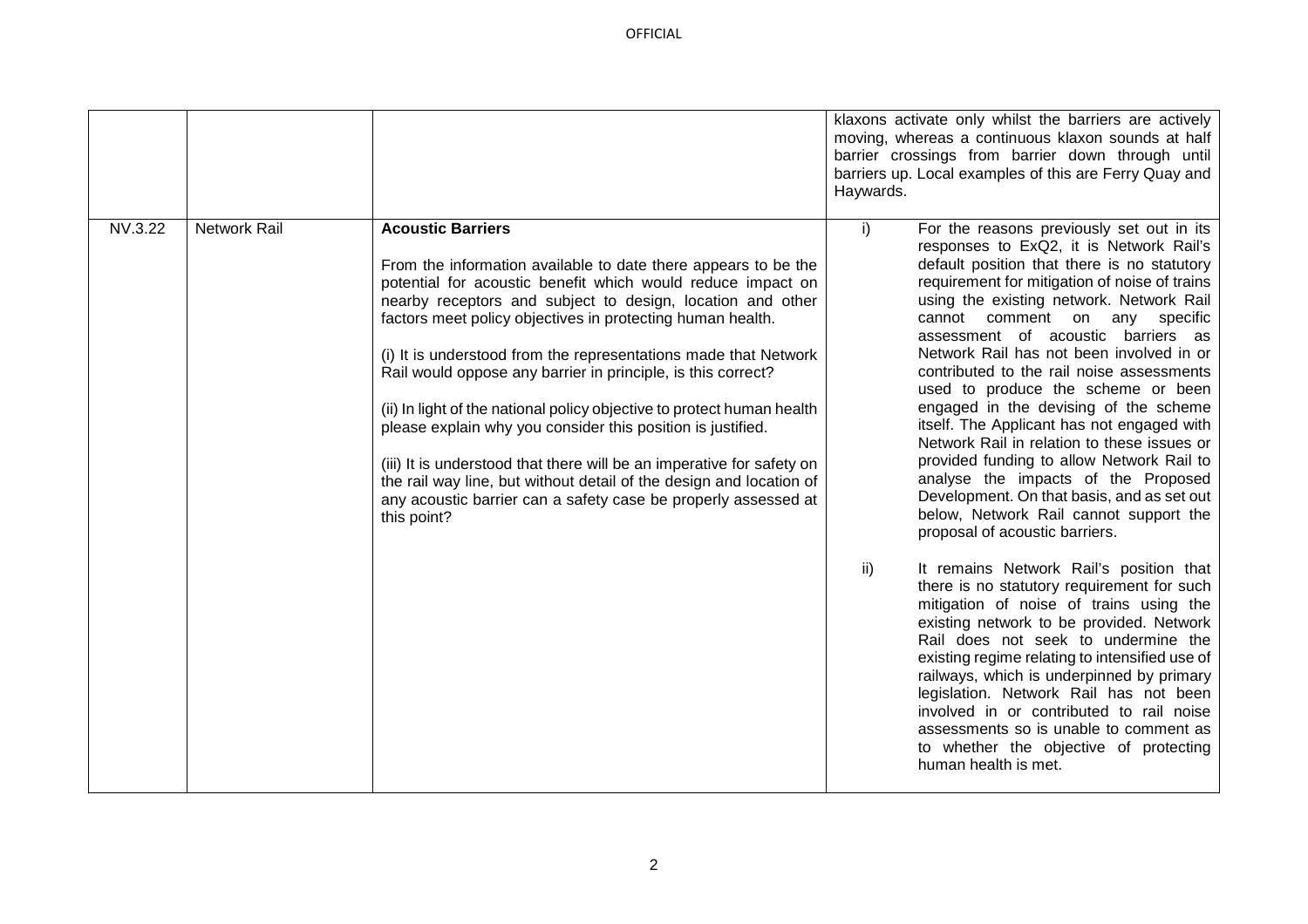OFFICIAL

|                                                   |                                                                                                                                                                                                                                                                                                                                                   | iii) | Network Rail has not been commissioned<br>by the Applicant to undertake the required<br>assessments of risk or consider the safety<br>case for any proposed mitigation, nor is it<br>currently engaged to undertake specific<br>analysis of design, location and feasibility<br>of any proposed acoustic barriers.                                                                                                                                                                                                                                                                                                                                                                                                                                                                                                                                                                                                                                                                                                                                                                                                                                                                           |
|---------------------------------------------------|---------------------------------------------------------------------------------------------------------------------------------------------------------------------------------------------------------------------------------------------------------------------------------------------------------------------------------------------------|------|----------------------------------------------------------------------------------------------------------------------------------------------------------------------------------------------------------------------------------------------------------------------------------------------------------------------------------------------------------------------------------------------------------------------------------------------------------------------------------------------------------------------------------------------------------------------------------------------------------------------------------------------------------------------------------------------------------------------------------------------------------------------------------------------------------------------------------------------------------------------------------------------------------------------------------------------------------------------------------------------------------------------------------------------------------------------------------------------------------------------------------------------------------------------------------------------|
| NV.3.23<br>Applicant, Network Rail,<br><b>ESC</b> | <b>Acoustic Barriers</b><br>(i) If it were deemed that acoustic barriers along the railway line<br>were appropriate and necessary to protect human health from<br>significant adverse noise effects, would the Secretary of State<br>have the power to require them subject to an appropriate safety<br>audit?<br>(ii) How could this be secured? | (1)  | The Office of Road and Rail (ORR) is the<br>authority that acts on behalf of the<br>Secretary of State in regulating Network<br>Rail. The ORR does not have any powers<br>to deal with noise that may cause a<br>nuisance beyond ensuring that Network<br>Rail has both an environmental policy<br>statement and management arrangements<br>that give effect to the policies within the<br>statement.<br>Therefore, Network Rail does not consider<br>that the Secretary of State (via the ORR)<br>has the power to impose requirements<br>such as the installation of acoustic barriers<br>on Network Rail which may affect its<br>responsibilities for management of the<br>safety of network as infrastructure<br>manager.<br>Network Rail has not been commissioned<br>by the Applicant or engaged in any works<br>pertaining to noise mitigation as part of the<br>scheme. However, Network Rail is willing to<br>work with the Applicant consider whether<br>noise mitigation measures are required and<br>to carry out the detailed feasibility work<br>necessary to determine potential options,<br>including details of the construction<br>methodology. Network Rail have not been |